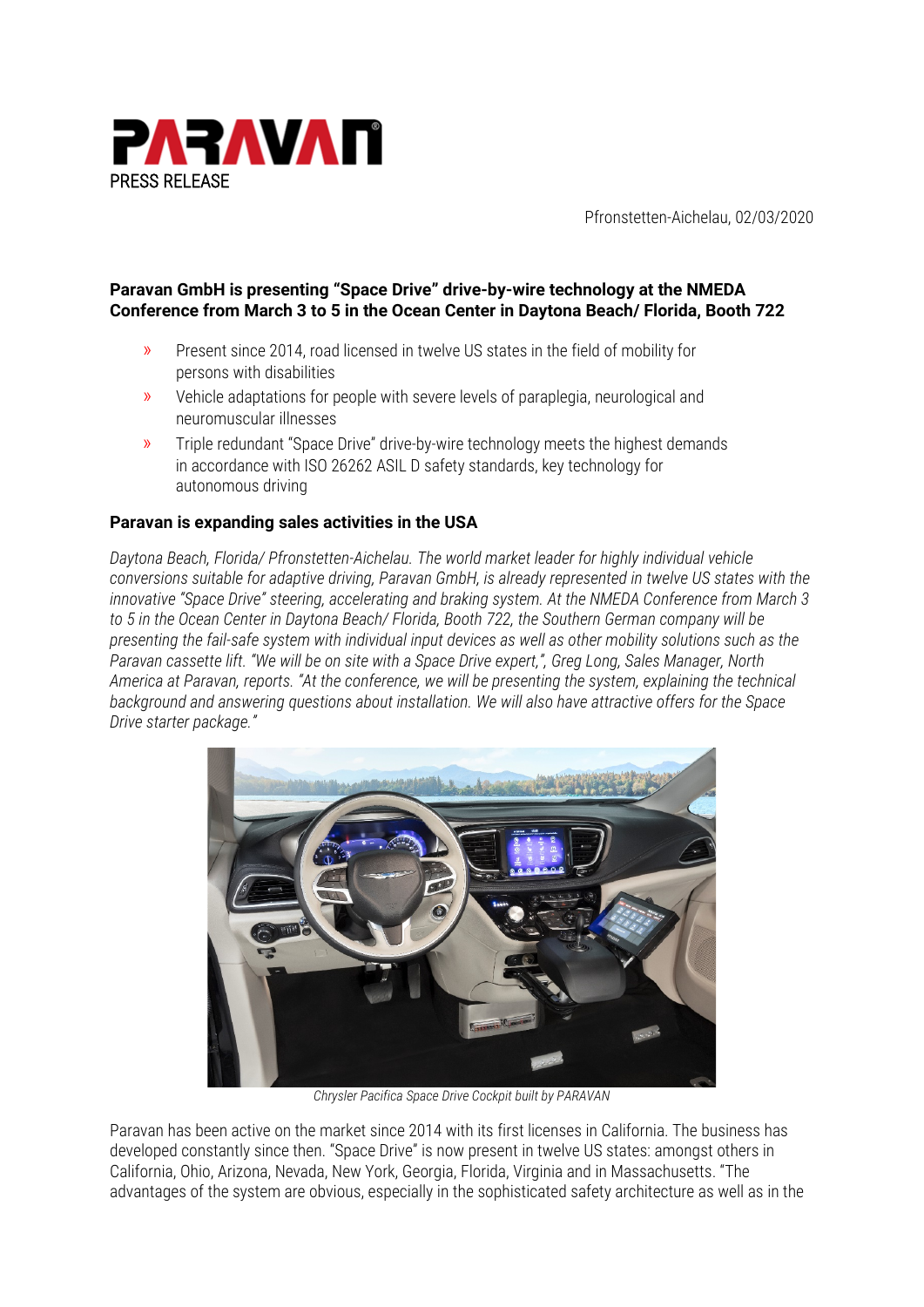individual adaptation and operability for the driver with physical disabilities. Persons with tetraplegia – a severe level of paraplegia – or neurological and neuromuscular impairments cannot simply grasp the steering wheel in an emergency", Long explains.

Installation instructions for the system licensed for roads in the USA are available for the Honda Odyssey, the Dodge Grand Caravan, the Toyota Sienna and revised in detail for the Chrysler Pacifica and the Mercedes Sprinter. "Next year, further installation instructions for the new models of the Honda Odyssey, the Toyota Sienna and for the new Mercedes Sprinter model will be available," Space Drive expert Sten Appelt from the newly founded Schaeffler Paravan Technologie GmbH & Co.KG and in charge of compiling the installation instructions, reports.

Sales are coordinated via the German headquarters. PARAVAN GmbH also has a new sales and service center in the USA, Moto Technologies LLC, based in Miami, Florida. The new Partner/Distributor has extensive know-how and the corresponding technical competence in the field of mobility adaptation as well as outstanding expertise with regard to Space Drive vehicle adaptations for people with disabilities. In the future, Moto Technologies will be responsible for sales, product distribution, technical support and training for new dealers as well as local installations for the US market. Moto Technologies will be supported by our internal Space Drive sales manager Greg Long.

From 3 March 2020, quotations, orders and technical support can be handled directly through Moto Technologies during regular business hours from Monday to Friday from 9:00 to 17:00 Eastern Standard Time. The number for sales and technical support is 1-305-399-3257.

In the last few years, the Space Drive technology has developed from a niche product in mobility for persons with disabilities into a key technology for autonomous driving. "A person with disabilities cannot simply grab the steering wheel in an emergency but has to be able to rely 100 per cent on the drive-by-wire system," says space drive expert Noel Marshal, Engineering Director of Schaeffler Paravan Technologie GmbH & Co. KG and responsible for US sales in the new mobility sector. "Autonomous or inclusive mobility solutions are also being discussed increasingly in mobility for persons with disabilities," Greg Long adds. With Space Drive, Schaeffler Paravan is the only manufacturer worldwide offering a triple redundant system for controlling accelerator, brake and steering which satisfies the highest quality and production regulations ISO 26262, ASIL D and has technical control board (TÜV) and road traffic approval. It can therefore be used and retrofitted immediately for autonomous driving in stage 4 and 5, fully automatic or driverless.

Since the accidents with autonomous vehicles in America, the safety problems and therefore also redundant systems for controlling the vehicle – beyond sensor technology and artificial intelligence – are moving more into focus. With the "steer-by-wire" steering system, a positive-locking mechanical connection between the steering wheel and the wheels, the steering column, can be omitted. This enables a totally new and flexible interior design. "A crucial part of the system is the interface management between the sensors, drive intelligence and drive-by-wire technology that makes it unique for developers," Noel Marshal explains. "This opens up new areas of business for the mobility dealers where the construction of test vehicles for this field is concerned. Because they already have the technical know-how to install such a drive-by-wire system in the automobile," says Long.

### Visit us at the NMEDA conference from March 3 to 5 at the Ocean Center in Daytona Beach/ Florida, booth 722. Greg Long, Sales Manager Space Drive Technology North America and his colleague Janina Milner, Marketing Manager International are expecting you!

### Contact:

Anke Leuschke, public relations officer / Press Spokeswoman, Paravan GmbH, Phone: +49 7388/ 99 95 81, email: anke.leuschke@paravan.de

### About Paravan GmbH:

PARAVAN is a world market leader for highly individual vehicle solutions for the disabled. Approximately 180 employees develop and produce adapted vehicle conversions and power wheelchairs. Paravan pursues a holistic "one-stop shop" approach. One technological highlight is Space Drive, an intelligent digital control system based on the drive-by-wire principle. Thanks to the active redundancy of the servo motors, it is